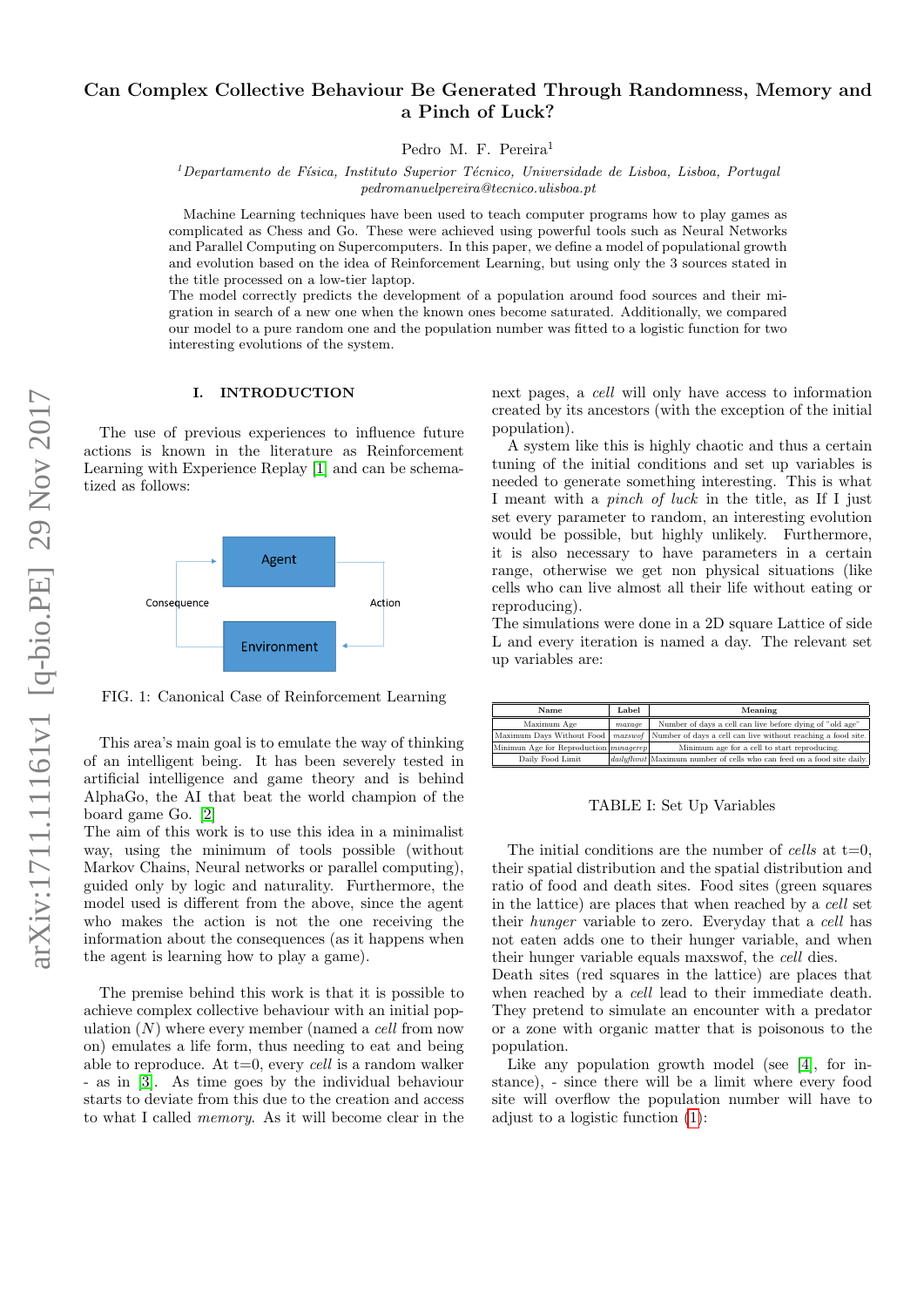<span id="page-1-0"></span>
$$
N(d) = N_i + \frac{N_{eq} - N_i}{1 + e^{-k(d - d_0)}}\tag{1}
$$

where  $N_i$  is the initial number of cells,  $N_{eq}$  is the equilibrium number of *cells*,  $k$  is the steepness of the curve and  $d_0$  is x-value of the function's midpoint.

### II. POPULATION BEHAVIOUR MODEL

The model consists in the implementation of the memory and the choices made by me when implementing the reproduction and movement of cells. First, the basics (without memory) and the reproduction algorithm.

Every cell starts in a square in the lattice and at the beginning of each day can move to any adjacent square, or stay in the same square as it is. The choice of where to move is random, meaning we have a spatial Equidistribution of Probability - random walker.



FIG. 2: Available Moves

Cells have gender (0 or 1) and if two cells of opposite genders are in the same square in the end of one day, and are older than minagerep, they can reproduce. However, only one reproduction per cell per day is allowed. Not fixing this to a reasonable number would lead to non physical growths.

Also, it is important to define a generation. Cells from the initial population are generation 0 and the generation of a *cell*  $C$ , offspring of *cell*  $A$  and  $B$  is defined as:

$$
gen_C = \max(gen_A,gen_B) + 1
$$

Moreover, if one cell has many options for reproduction it will choose at random one of the highest generation possible. This emulates the choice of the most adapted partner as it exists in nature, since a member of the highest generation will have a more developed memory.

Furthermore, if many cells are in the same food site, the ones from higher generations and with lower age have priority to eat. This replicates what also happens in nature, with parents prioritizing their offspring life over theirs.

With memory, things get more complex. It was fundamental to register not only bad outcomes. It was decided that this would be done recurring to position weights. For every death a position gets the weight 6. Every time a

$$
P_{moving}(s) = \begin{cases} P_i & , w_{tot} = 0\\ P_i[e^{(P_i - \frac{w(s)}{w_{tot}})}], & w_{tot} > 0 \end{cases}
$$

where, n is the number of available positions,  $P_i$  is the inverse of n,  $w(s)$  the total weight of position s, and  $w_{tot}$  the sum over every s of  $w(s)$ . This probability distribution is inspired in the exponential distribution, and it is easy to check that it also is a distribution. The particularity of this distribution is that if a certain  $w(s)$ contributes poorly to  $w_{tot}$ ,  $P_{moving}(s)$  will be bigger than  $P_i$ . This is a property of the best available moves, and its the core of the moving algorithm. The cell will choose one of the available options at random (s) and test if  $P_{moving}(s)$  is bigger or equal than  $P_i$ . If it is, it moves there, if it's not it will think about another one, and so on, until it moves to one of the best options. See FIG. [3](#page-2-0) for clarification. This is a type of quality function (or Q-function) as described in [\[5\]](#page-6-4).

The process of memory creation is as follows:

1. A total memory  $mem_{tot}$  registers the position and sums the corresponding weights, depending if it is a death or eating event.

2. The first newborn of generation 1 gets a copy of the current state of  $mem_{tot}$  to his own memory  $mem_1$ . This defines the memory of generation 1 for once and for all. 3. Repeat for every generation from now on.

As generation 0 doesn't have an ancestor to create memories for them, it starts with a live-memory that is updated after the end of each day. This emulates the communication between the initial members of the population, and lasts only their lifetime.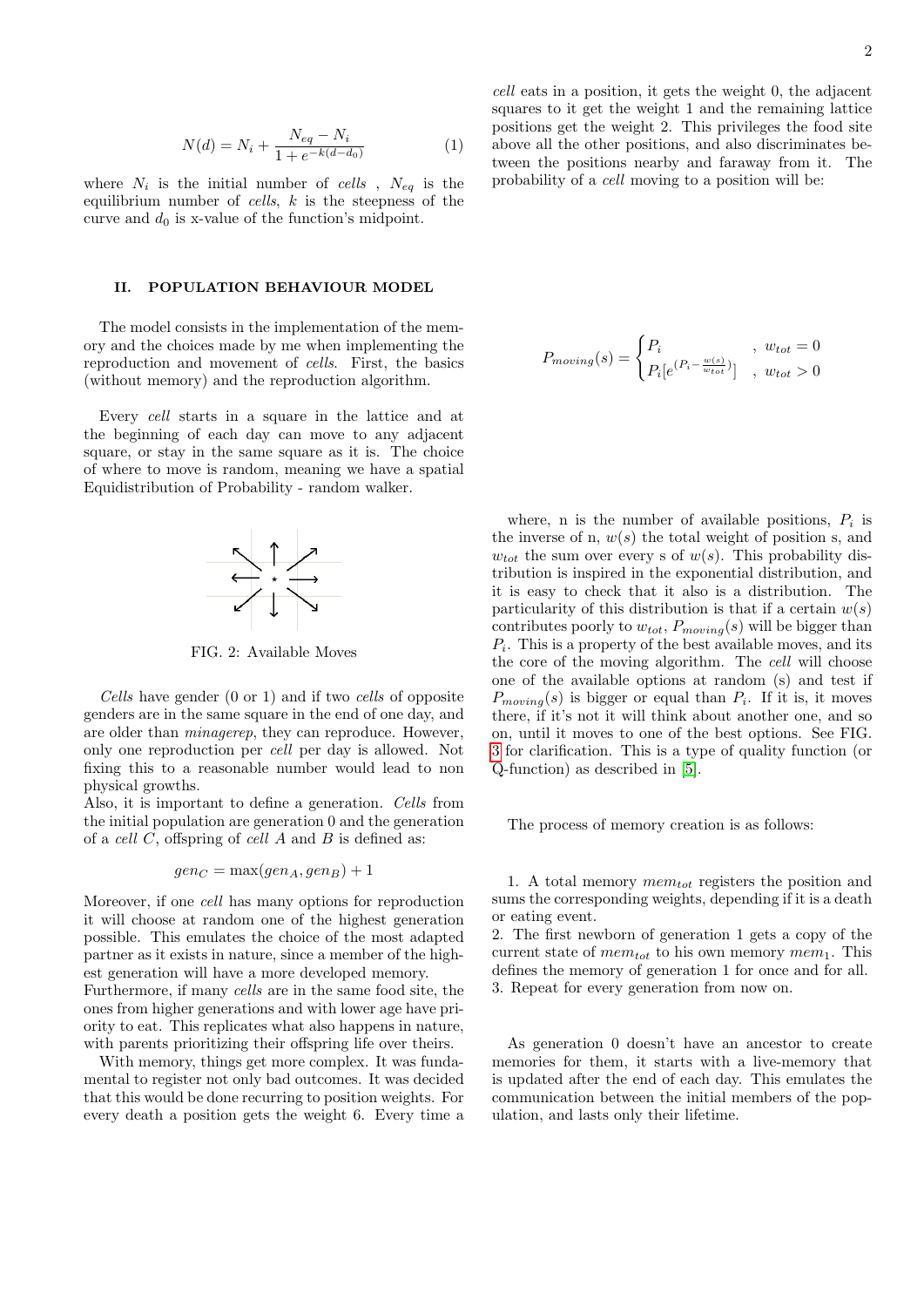

<span id="page-2-0"></span>FIG. 3: (Top) Time evolution of the memories; (Bottom) The numbers on the top right corner of each square are the weights for generation i. By analyzing its surroundings, the cell will choose one of the three moves with least weight associated.

One last and important detail of the model remains to explain. What happens when *dailyflimit* is reached? There is still a margin due to *maxswof*, so the limit when *cells* start dying near the food sites will actually be around the product of these two quantities. An intelligent life form would try to find another food source when it notices that the one it has been using is not enough anymore. Thus, when the weight of the food site equals the weight of a nearby sites (something impossible before cells start dying of hunger) there is an inversion in the weights and from that time on, every time a cell eats there it gets the weight 0, the adjacent squares to it get the weight 2 and the remaining lattice positions get the weight 1. This still privileges the food site above all the other positions, however it gives the information that the nearby places are not good anymore.

The weights system reverts to its initial state when the population number gets below the critical number (the number of cells that exist when the weight of the food site equals the weight of a nearby site).

## III. RESULTS AND DISCUSSION

The setup variables were set to:

- $1.maxaae = 20$
- 2.  $maxswof = 5$
- 3.  $minagerep = 5$
- 4. daily flimit  $= 10$

The initial conditions used for all the results were:



FIG. 4: Day 0 - Map with Fixed Food and Death Sites and Symmetric Initial Population Distribution ( $N = 10$ ,  $L = 6$ )

### A. With Memory VS Without Memory

The first big test to the model is determining whether it works better than pure randomness. To do this 100 tries with the above initial conditions were made, and the days a population lasted were registered in a variable named lifepop. A try will last at maximum 50 days, since after this value is reached it's reasonable to conclude that the population will last 'forever'.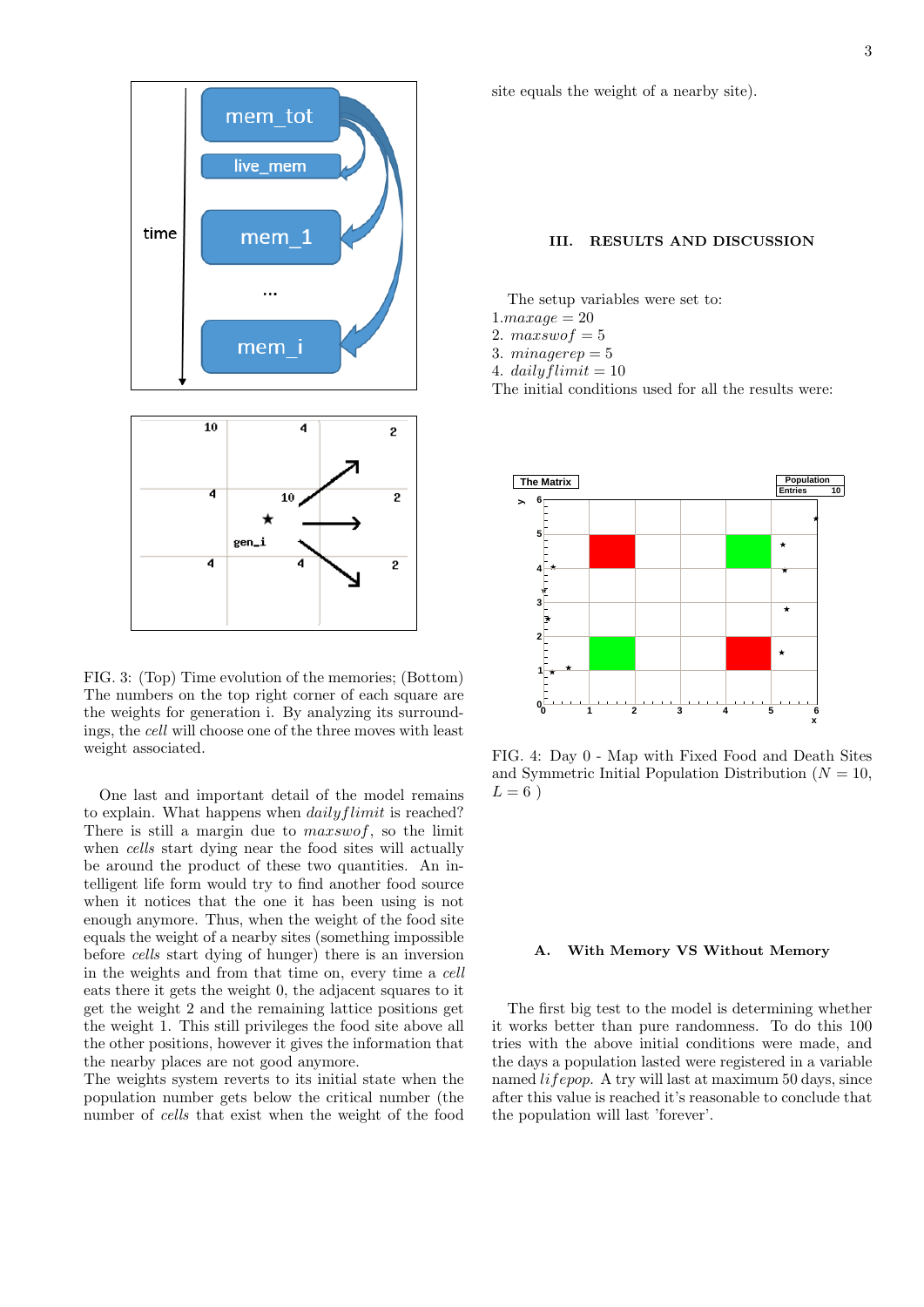

<span id="page-3-0"></span>FIG. 5: (Top) Tries Without Memory ; (Bottom) Tries with Memory

Observing FIG. [5](#page-3-0) we can conclude that the model works. As for without memory, most populations will last the maximum days a single cell can live. Most of the times this corresponds to a single cell that randomly ate every time it needed, while all the other died. As for the with memory case, most of the tries will last 'forever' while some unlucky scenarios are still possible (no food source is discovered in time in the beginning). Moreover, we can already detected some interesting tries that last long but not 'forever'. This will be related to why we named "Adventurous" evolutions, and putting it in simple terms, are adventures that went bad (more on that on the following section).

## B. Interesting Evolutions of the System

A trivial evolution of the system is when the population discovers both food sites really early, reaching food sites saturation and their equilibrium number after few days. This evolution is named 'Lucky Evolution'. The other presented evolution was named 'Adventurous' because only one food site is discovered at the beginning, the population develops around it until it is saturated and will need to take risks in order to evolve - move away from the only food site it knows.

### 1. Lucky Evolution





FIG. 7: Day 14

An expected development around food sites is achieved.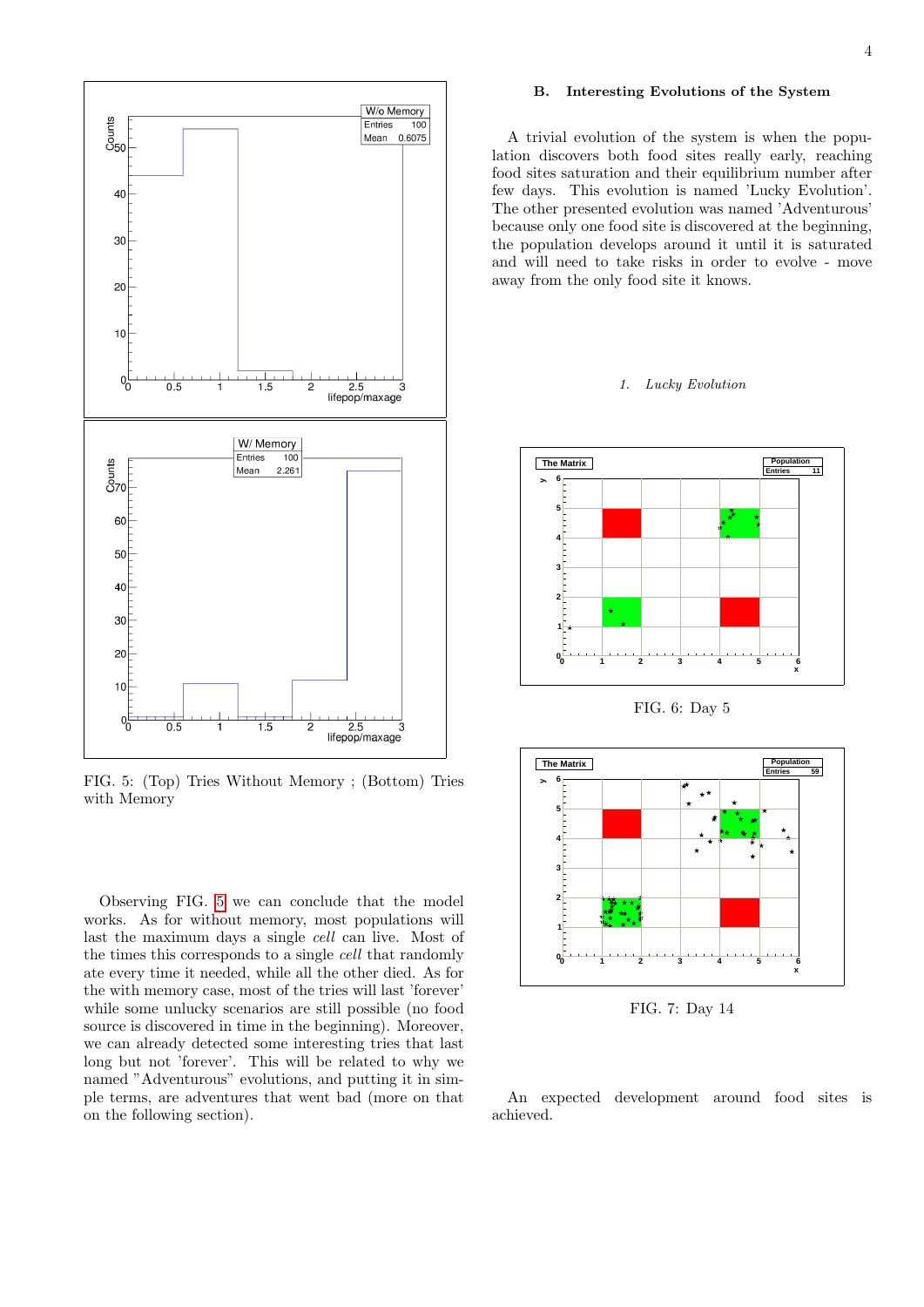

FIG. 8: Day 58



FIG. 9: Day 70

An interesting (minimal) path between food sites is created on Day 58. We can say that the food sites exchange cells using it.



FIG. 10: Fit to equation [\(1\)](#page-1-0);  $N_i = 10$ 

The reaching of the equilibrium can clearly be seen. After it is achieved the population starts looking for new

food sites and this will cause the population number to decrease. After a while it starts increasing again, resulting in the observed oscillation.





FIG. 11: Day 4



FIG. 12: Day 18



FIG. 13: Day 23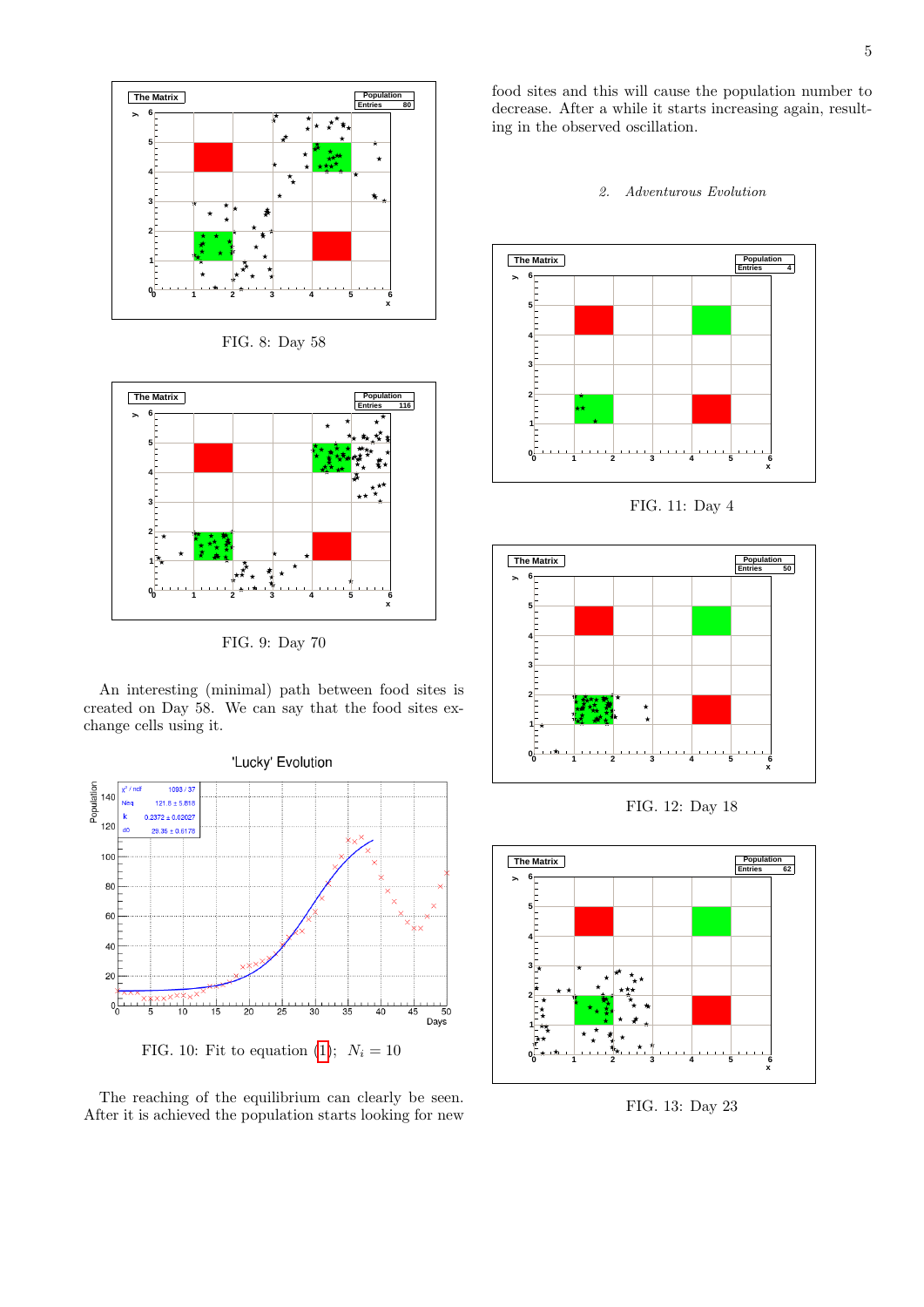Then, a journey starts to find the other food site, where many cells die, but their effort is not pointless since all is registered in the memory of the newer generations, that will eventually reach the new food site.



FIG. 14: Day 45



FIG. 15: Day 51



FIG. 16: Day 70

From now they will develop until both food sites are overflowed, and then the search for a new one restarts.



FIG. 17: Fit to equation [\(1\)](#page-1-0);  $N_i = 10$  for blue and  $N_i = 50$  for red

This fit is highly illustrative of what was said. The reaching of the first equilibrium can clearly be seen, and taking the average value of the following oscillation (consequence of the exploration of unknown positions) we can see that the evolution towards the second equilibrium is of the same form as the first one.

## IV. CONCLUSIONS

The model used fulfilled its purpose of generating interesting collective behaviour having only three available tools: initial randomness, memory of mistakes and good moves and a tuning of the initial conditions.

The breakthrough that distinguished the memoryless case from the intelligent one was the correct definition of probability distribution and of the quality function and gifting generation 0 with a live memory that emulates their only way of sharing information - communication. This effect can be neglected as soon as generation 1 is born, since the amount of data created by a previous generation is of much bigger magnitude than the data created daily.

The programming language used was C++ and the graphical objects were made using ROOT.

Natural Selection has 3 main ingredients: Heredity, Selection and Variation. Only the first two were used in this algorithm. An obvious improvement would be introducing mutations - randomly generated information added to the memory of some generations that can contribute in a good or bad way to the development.

Furthermore, an interesting test would be introducing a concurrent population with a different genetic pool (a different  $mem_{tot}$  and observe if both populations tend to merge and add their memories.

This model can be compared to the behaviour of unicellular organisms but also of humans around major cities, correctly predicting their migration when deaths start to increase abruptly (war zones and/or zones with a food